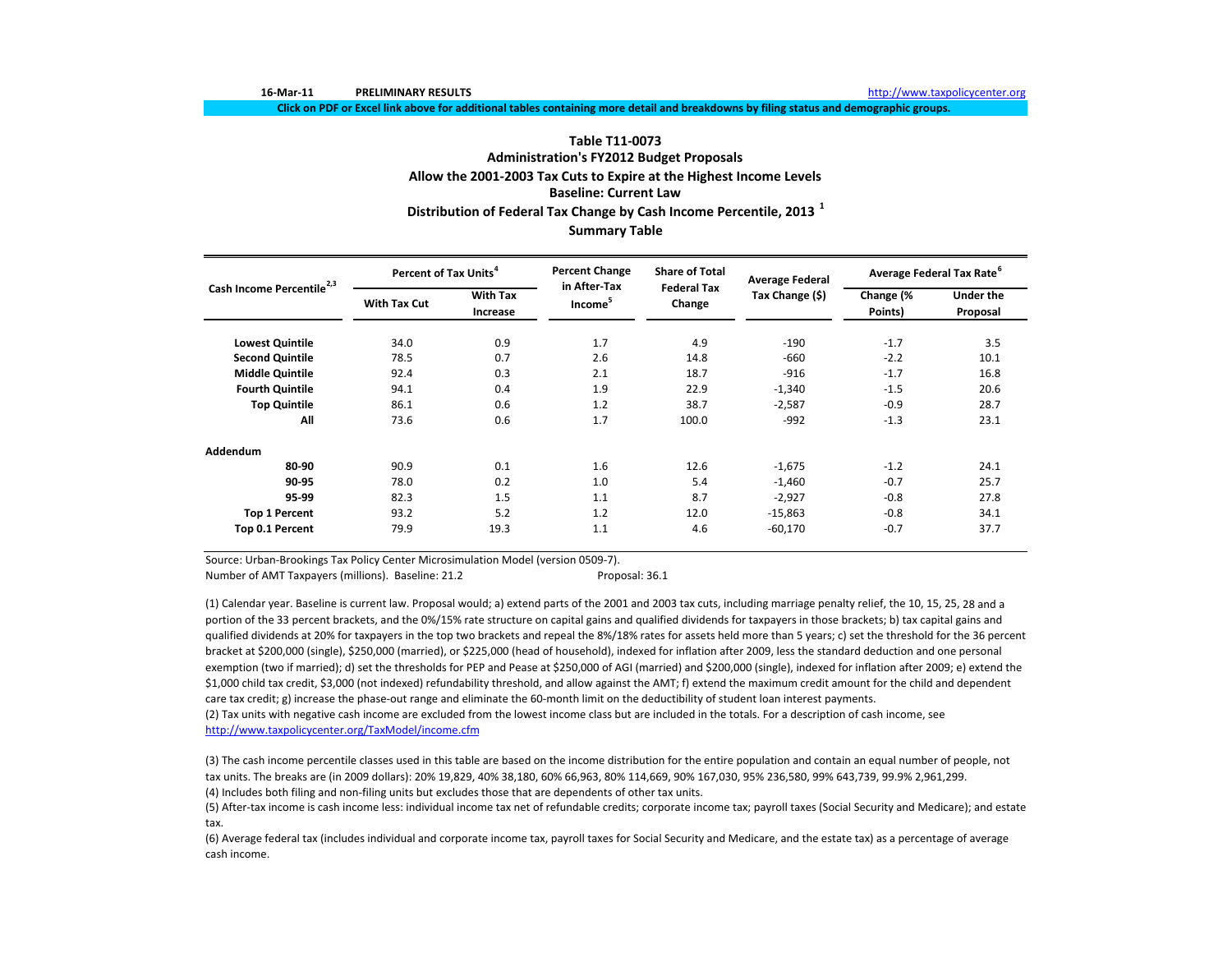# **Distribution of Federal Tax Change by Cash Income Percentile, <sup>2013</sup> <sup>1</sup> Detail TableTable T11‐0073 Administration's FY2012 Budget Proposals Allow the 2001‐2003 Tax Cuts to Expire at the Highest Income Levels Baseline: Current Law**

**Lowest Quintile Quintile** 34.0 0.9 1.7 4.9 ‐190 ‐32.0 ‐0.2 0.6 ‐1.7 3.5 **Second Quintile** 78.5 0.7 2.6 14.8 ‐660 ‐18.1 ‐0.6 3.6 ‐2.2 10.1 **Middlee Quintile** 92.4 0.3 2.1 18.7 -916 -9.3 -0.5 9.9 -1.7 16.8 **Fourth Quintile** 94.1 0.4 1.9 22.9 ‐1,340 ‐6.6 ‐0.3 17.4 ‐1.5 20.6 **Top Quintile** 86.1 0.6 1.2 38.7 ‐2,587 ‐3.0 1.5 68.4 ‐0.9 28.7 **All** 73.6 0.6 1.7 100.0 ‐992 ‐5.1 0.0 100.0 ‐1.3 23.1 **Addendum80‐90** 90.9 0.1 1.6 12.6 ‐1,675 ‐4.7 0.1 14.0 ‐1.2 24.1 **90‐95** 78.0 0.2 1.0 5.4 ‐1,460 ‐2.7 0.3 10.5 ‐0.7 25.7 **95‐99** 82.3 1.5 1.1 8.7 ‐2,927 ‐2.8 0.4 16.4 ‐0.8 27.8 **Top 1 Percent** 93.2 5.2 1.2 12.0 ‐15,863 ‐2.3 0.8 27.6 ‐0.8 34.1 **Top 0.1 Percent** 79.9 19.3 1.1 4.6 ‐60,170 ‐1.7 0.5 14.1 ‐0.7 37.7 **Percent of TaxPercent Change in After‐Tax Income<sup>5</sup> Share of Total Federal TaxChange Average Federal Tax Change Share of Federal Taxes Average Federal Tax Rate<sup>6</sup> With**tim and the memory of the change of the change (% Under the Change (% Under the the the change of the the<br>HTax Cut ancrease the loome<sup>s</sup> Change Mallars Percent Points) Proposal Points) Proposal **With Tax IncreaseDollars PercentChange (% Points) Under the Proposal Change (% Points) Cash Income Percentile2,3**

# **Baseline Distribution of Income and Federal Taxes**

**by Cash Income Percentile, <sup>2013</sup> <sup>1</sup>**

| Cash Income Percentile <sup>2,3</sup> | Tax Units <sup>4</sup>       |                         | Average<br>Income | <b>Average Federal</b><br><b>Tax Burden</b> | <b>Average After-</b><br>Tax Income <sup>5</sup> | Average<br><b>Federal Tax</b> | <b>Share of Pre-</b><br><b>Tax Income</b> | <b>Share of Post-</b><br><b>Tax Income</b> | Share of<br><b>Federal Taxes</b> |
|---------------------------------------|------------------------------|-------------------------|-------------------|---------------------------------------------|--------------------------------------------------|-------------------------------|-------------------------------------------|--------------------------------------------|----------------------------------|
|                                       | <b>Number</b><br>(thousands) | <b>Percent of Total</b> | (Dollars)         | (Dollars)                                   | (Dollars)                                        | Rate <sup>6</sup>             | <b>Percent of Total</b>                   | <b>Percent of Total</b>                    | <b>Percent of Total</b>          |
| <b>Lowest Quintile</b>                | 40,401                       | 25.3                    | 11,561            | 595                                         | 10,966                                           | 5.1                           | 3.7                                       | 4.6                                        | 0.8                              |
| <b>Second Quintile</b>                | 35,545                       | 22.3                    | 29,518            | 3,645                                       | 25,873                                           | 12.4                          | 8.3                                       | 9.6                                        | 4.2                              |
| <b>Middle Quintile</b>                | 32,339                       | 20.3                    | 53,265            | 9,879                                       | 43,386                                           | 18.6                          | 13.6                                      | 14.6                                       | 10.3                             |
| <b>Fourth Quintile</b>                | 27,031                       | 16.9                    | 91,335            | 20,194                                      | 71,140                                           | 22.1                          | 19.5                                      | 20.1                                       | 17.7                             |
| <b>Top Quintile</b>                   | 23.705                       | 14.9                    | 295,351           | 87,191                                      | 208,160                                          | 29.5                          | 55.2                                      | 51.5                                       | 66.9                             |
| All                                   | 159,683                      | 100.0                   | 79,379            | 19,349                                      | 60,030                                           | 24.4                          | 100.0                                     | 100.0                                      | 100.0                            |
| Addendum                              |                              |                         |                   |                                             |                                                  |                               |                                           |                                            |                                  |
| 80-90                                 | 11,940                       | 7.5                     | 142,598           | 35,989                                      | 106,609                                          | 25.2                          | 13.4                                      | 13.3                                       | 13.9                             |
| 90-95                                 | 5,860                        | 3.7                     | 204,431           | 53,985                                      | 150,446                                          | 26.4                          | 9.5                                       | 9.2                                        | 10.2                             |
| 95-99                                 | 4,707                        | 3.0                     | 366,652           | 104,716                                     | 261,936                                          | 28.6                          | 13.6                                      | 12.9                                       | 16.0                             |
| <b>Top 1 Percent</b>                  | 1,197                        | 0.8                     | 1,983,475         | 691,470                                     | 1,292,005                                        | 34.9                          | 18.7                                      | 16.1                                       | 26.8                             |
| Top 0.1 Percent                       | 122                          | 0.1                     | 9,019,082         | 3,459,139                                   | 5,559,943                                        | 38.4                          | 8.7                                       | 7.1                                        | 13.6                             |

Source: Urban‐Brookings Tax Policy Center Microsimulation Model (version 0509‐7).

Number of AMT Taxpayers (millions). Baseline: 21.2 Proposal: 36.1

(1) Calendar year. Baseline is current law. Proposal would; a) extend parts of the 2001 and 2003 tax cuts, including marriage penalty relief, the 10, 15, 25, 28 and <sup>a</sup> portion of the 33 percent brackets, and the 0%/15% rate structure on capital gains and qualified dividends for taxpayers in those brackets; b) tax capital gains and qualified dividends at 20% for taxpayers in the top two brackets and repeal the 8%/18% rates for assets held more than 5 years; c) set the threshold for the 36 percent bracket at \$200,000 (single), \$250,000 (married), or \$225,000 (head of household), indexed for inflation after 2009, less the standard deduction and one personal exemption (two if married); d) set the thresholds for PEP and Pease at \$250,000 of AGI (married) and \$200,000 (single), indexed for inflation after 2009; e) extend the \$1,000 child tax credit, \$3,000 (not indexed) refundability threshold, and allow against the AMT; f) extend the maximum credit amount for the child and dependent care tax credit; g) increase the phase-out range and eliminate the 60-month limit on the deductibility of student loan interest payments.

(2) Tax units with negative cash income are excluded from the lowest income class but are included in the totals. For <sup>a</sup> description of cash income, see

http://www.taxpolicycenter.org/TaxModel/income.cfm

(3) The cash income percentile classes used in this table are based on the income distribution for the entire population and contain an equal number of people, not tax units. The breaks are (in 2009 dollars): 20% 19,829, 40% 38,180, 60% 66,963, 80% 114,669, 90% 167,030, 95% 236,580, 99% 643,739, 99.9% 2,961,299.

(4) Includes both filing and non‐filing units but excludes those that are dependents of other tax units.

(5) After‐tax income is cash income less: individual income tax net of refundable credits; corporate income tax; payroll taxes (Social Security and Medicare); and estate tax.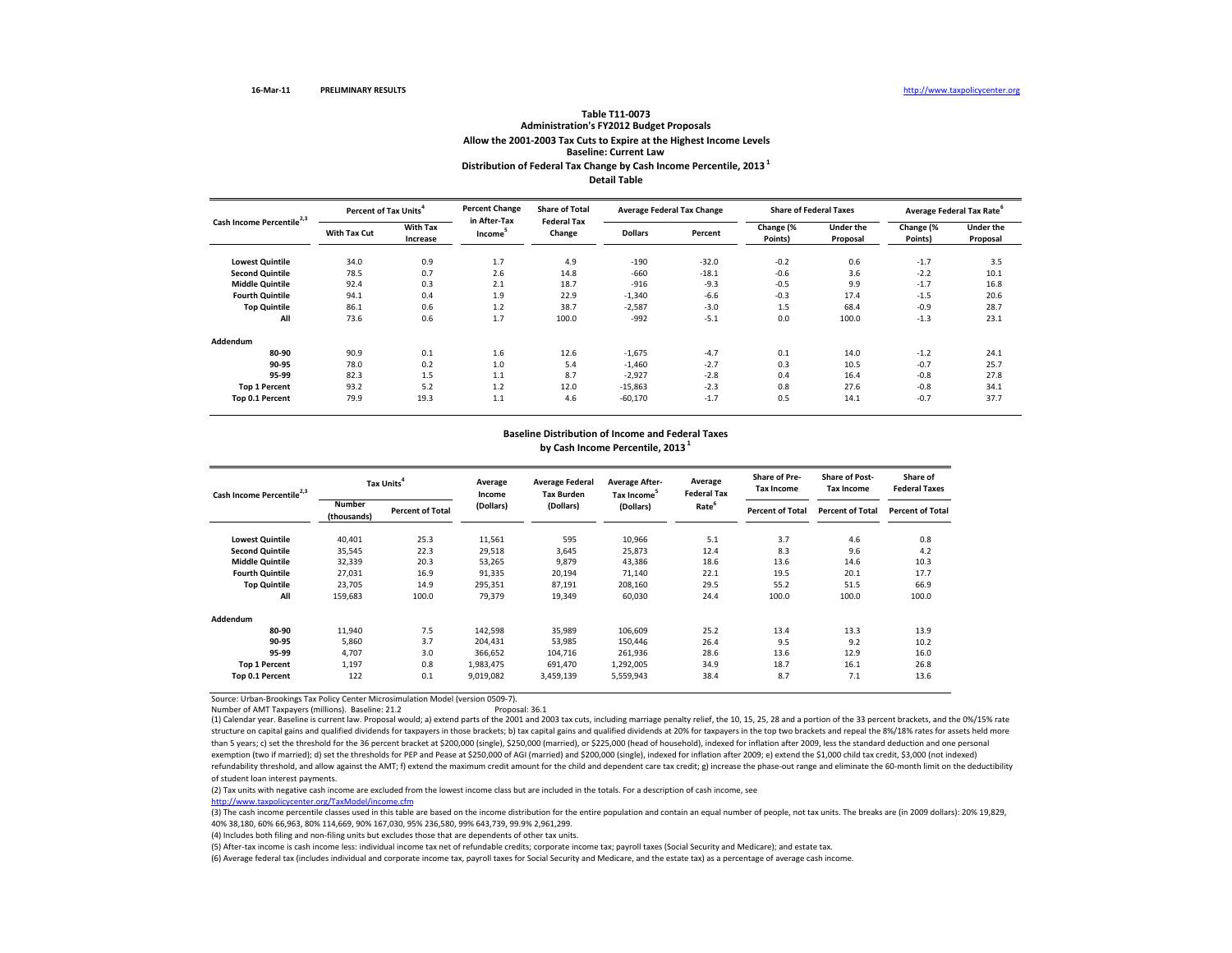## **Distribution of Federal Tax Change by Cash Income Percentile Adjusted for Family Size, <sup>2013</sup> <sup>1</sup> Detail TableTable T11‐0073 Administration's FY2012 Budget Proposals Allow the 2001‐2003 Tax Cuts to Expire at the Highest Income Levels Baseline: Current Law**

**Lowest Quintile** 32.8 0.6 3.0 6.8 ‐321 ‐131.0 ‐0.4 ‐0.1 ‐3.0 ‐0.7 **Secondd Quintile** 70.1 1.1 2.8 13.9 -671 -23.0 -0.6 2.5 8.4 **Middle Quintile Quintile** 87.4 0.4 2.1 16.5 ‐819 ‐10.1 ‐0.4 8.0 ‐1.7 15.5 **Fourth Quintile** 94.9 0.3 1.6 18.9 ‐982 ‐5.8 ‐0.1 16.8 ‐1.2 20.3 **Top Quintile** 87.5 0.5 1.3 43.8 ‐2,291 ‐3.2 1.5 72.8 ‐0.9 28.3 **All** 73.6 0.6 1.7 100.0 ‐992 ‐5.1 0.0 100.0 ‐1.3 23.1 **Addendum80‐900 88.7 0.1 1.4 12.2 -1,266 -4.2 0.2 15.1 -1.0 23.9 90‐95** 85.3 0.1 1.3 8.0 ‐1,662 ‐3.6 0.2 11.5 ‐1.0 25.4 **95‐99** 85.9 1.1 1.3 10.8 ‐2,866 ‐3.3 0.3 17.4 ‐0.9 27.4 **Top 1 Percent** 93.1 4.7 1.3 12.8 ‐14,054 ‐2.4 0.8 28.7 ‐0.8 33.8 **Top 0.1 Percent** 81.4 17.7 1.1 4.9 ‐53,766 ‐1.8 0.5 14.6 ‐0.7 37.3 **Percent of TaxPercent Change in After‐Tax Income<sup>5</sup> Share of Total Federal TaxChange Average Federal Tax Change Share of Federal Taxes Average Federal Tax Rate<sup>6</sup> With**nax Cut With Tax and the sector of the Dallars Percent Change (% Under the Change (% Under the Shange Merthe<br>A Dallars external proposal Proposal Proposal Promosal Proposal Proposal Proposal Proposal Proposal Proposal **With Tax IncreaseDollars PercentChange (% Points) Under the Proposal Change (% Points) Cash Income Percentile2,3**

#### **Baseline Distribution of Income and Federal Taxes**

**by Cash Income Percentile Adjusted for Family Size, <sup>2013</sup> <sup>1</sup>**

| Cash Income Percentile <sup>2,3</sup> | Tax Units <sup>4</sup>       |                         | Average Income | <b>Average Federal</b><br><b>Tax Burden</b> | <b>Average After-</b><br>Tax Income <sup>5</sup> | <b>Average Federal</b> | <b>Share of Pre-</b><br><b>Tax Income</b> | <b>Share of Post-</b><br><b>Tax Income</b> | <b>Share of Federal</b><br><b>Taxes</b> |
|---------------------------------------|------------------------------|-------------------------|----------------|---------------------------------------------|--------------------------------------------------|------------------------|-------------------------------------------|--------------------------------------------|-----------------------------------------|
|                                       | <b>Number</b><br>(thousands) | <b>Percent of Total</b> | (Dollars)      | (Dollars)                                   | (Dollars)                                        | Tax Rate <sup>6</sup>  | <b>Percent of Total</b>                   | <b>Percent of Total</b>                    | <b>Percent of Total</b>                 |
| <b>Lowest Quintile</b>                | 33,459                       | 21.0                    | 10,833         | 245                                         | 10,589                                           | 2.3                    | 2.9                                       | 3.7                                        | 0.3                                     |
| <b>Second Quintile</b>                | 32,885                       | 20.6                    | 26,816         | 2,915                                       | 23,901                                           | 10.9                   | 7.0                                       | 8.2                                        | 3.1                                     |
| <b>Middle Quintile</b>                | 31,869                       | 20.0                    | 47,152         | 8,127                                       | 39,025                                           | 17.2                   | 11.9                                      | 13.0                                       | 8.4                                     |
| <b>Fourth Quintile</b>                | 30.496                       | 19.1                    | 79,522         | 17,082                                      | 62,440                                           | 21.5                   | 19.1                                      | 19.9                                       | 16.9                                    |
| <b>Top Quintile</b>                   | 30,312                       | 19.0                    | 248,646        | 72,639                                      | 176,007                                          | 29.2                   | 59.5                                      | 55.7                                       | 71.3                                    |
| All                                   | 159,683                      | 100.0                   | 79,379         | 19,349                                      | 60,030                                           | 24.4                   | 100.0                                     | 100.0                                      | 100.0                                   |
| Addendum                              |                              |                         |                |                                             |                                                  |                        |                                           |                                            |                                         |
| 80-90                                 | 15,281                       | 9.6                     | 121,325        | 30,288                                      | 91,037                                           | 25.0                   | 14.6                                      | 14.5                                       | 15.0                                    |
| 90-95                                 | 7,600                        | 4.8                     | 174,872        | 46,022                                      | 128,850                                          | 26.3                   | 10.5                                      | 10.2                                       | 11.3                                    |
| 95-99                                 | 5,988                        | 3.8                     | 311,732        | 88,212                                      | 223,520                                          | 28.3                   | 14.7                                      | 14.0                                       | 17.1                                    |
| <b>Top 1 Percent</b>                  | 1.444                        | 0.9                     | 1,722,207      | 596,149                                     | 1,126,059                                        | 34.6                   | 19.6                                      | 17.0                                       | 27.9                                    |
| Top 0.1 Percent                       | 144                          | 0.1                     | 7,944,556      | 3,020,072                                   | 4,924,484                                        | 38.0                   | 9.0                                       | 7.4                                        | 14.1                                    |

Source: Urban‐Brookings Tax Policy Center Microsimulation Model (version 0509‐7).

Number of AMT Taxpayers (millions). Baseline: 21.2<br>(1) Calendar year. Baseline is current law. Proposal would; a) extend parts of the 2001 and 2003 tax cuts, including marriage penalty relief, the 10, 15, 25, 28 and a port structure on capital gains and qualified dividends for taxpayers in those brackets; b) tax capital gains and qualified dividends at 20% for taxpayers in the top two brackets and repeal the 8%/18% rates for assets held more 5 years; c) set the threshold for the 36 percent bracket at \$200,000 (single), \$250,000 (married), or \$225,000 (head of household), indexed for inflation after 2009, less the standard deduction and one personal exemption ( if married); d) set the thresholds for PEP and Pease at \$250,000 of AGI (married) and \$200,000 (single), indexed for inflation after 2009; e) extend the \$1,000 child tax credit, \$3,000 (not indexed) refundability threshold allow against the AMT; f) extend the maximum credit amount for the child and dependent care tax credit; g) increase the phase‐out range and eliminate the 60‐month limit on the deductibility of student loan interest payments.

(2) Tax units with negative cash income are excluded from the lowest income class but are included in the totals. For <sup>a</sup> description of cash income, see

http://www.taxpolicycenter.org/TaxModel/income.cfm

(3) The cash income percentile classes used in this table are based on the income distribution for the entire population and contain an equal number of people, not tax units. The incomes used are adjusted for family size b dividing by the square root of the number of people in the tax unit. The resulting percentile breaks are (in 2009 dollars): 20% 13,627, 40% 25,365, 60% 42,896, 80% 70,063, 90% 101,583, 95% 145,293, 99% 386,366, 99.9% 1,826,435.

(4) Includes both filing and non‐filing units but excludes those that are dependents of other tax units.

(5) After‐tax income is cash income less: individual income tax net of refundable credits; corporate income tax; payroll taxes (Social Security and Medicare); and estate tax.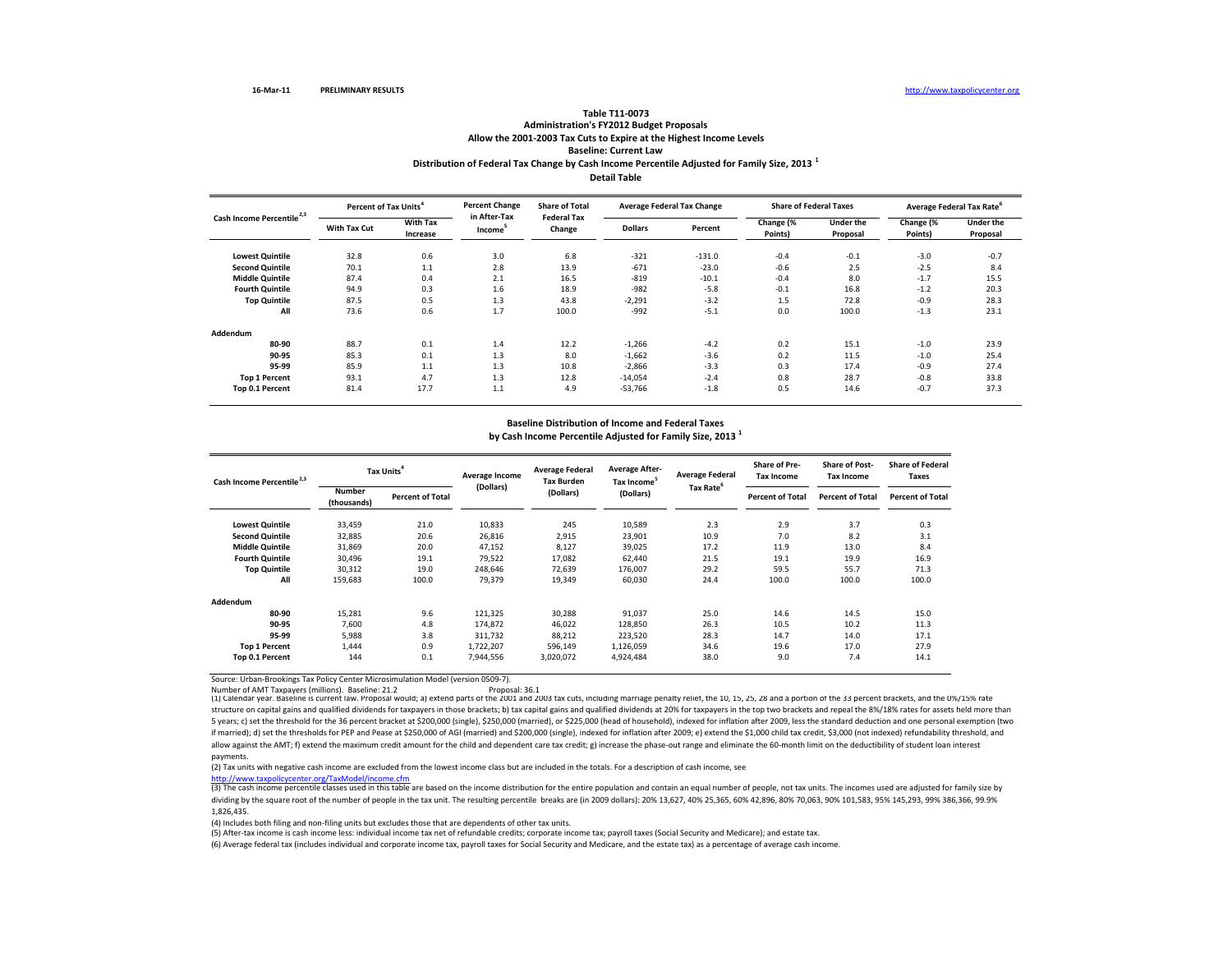# **Distribution of Federal Tax Change by Cash Income Percentile Adjusted for Family Size, <sup>2013</sup><sup>1</sup> Detail Table ‐ Single Tax Units Table T11‐0073 Administration's FY2012 Budget Proposals Allow the 2001‐2003 Tax Cuts to Expire at the Highest Income Levels Baseline: Current Law**

| Cash Income Percentile <sup>2,3</sup> | Percent of Tax Units <sup>4</sup> |                             | <b>Percent Change</b>               | <b>Share of Total</b>        | <b>Average Federal Tax Change</b> |         | <b>Share of Federal Taxes</b> |                              | Average Federal Tax Rate <sup>6</sup> |                       |
|---------------------------------------|-----------------------------------|-----------------------------|-------------------------------------|------------------------------|-----------------------------------|---------|-------------------------------|------------------------------|---------------------------------------|-----------------------|
|                                       | With Tax Cut                      | <b>With Tax</b><br>Increase | in After-Tax<br>Income <sup>3</sup> | <b>Federal Tax</b><br>Change | <b>Dollars</b>                    | Percent | Change (%<br>Points)          | <b>Under the</b><br>Proposal | Change (%<br>Points)                  | Under the<br>Proposal |
| <b>Lowest Quintile</b>                | 18.6                              | 1.1                         | 0.8                                 | 2.8                          | $-61$                             | $-10.3$ | $-0.1$                        | 1.3                          | $-0.8$                                | 6.5                   |
| <b>Second Quintile</b>                | 57.8                              | 1.1                         | 1.3                                 | 9.5                          | $-230$                            | $-9.8$  | $-0.3$                        | 4.7                          | $-1.1$                                | 10.3                  |
| <b>Middle Quintile</b>                | 87.2                              | 0.4                         | 1.4                                 | 14.9                         | $-396$                            | $-6.3$  | $-0.2$                        | 12.0                         | $-1.1$                                | 16.9                  |
| <b>Fourth Quintile</b>                | 97.0                              | 0.1                         | 1.5                                 | 19.7                         | $-644$                            | $-5.0$  | 0.0                           | 20.2                         | $-1.1$                                | 21.4                  |
| <b>Top Quintile</b>                   | 93.9                              | 0.3                         | 1.9                                 | 53.1                         | $-2,128$                          | $-4.4$  | 0.4                           | 61.7                         | $-1.3$                                | 28.8                  |
| All                                   | 65.1                              | 0.7                         | 1.6                                 | 100.0                        | $-550$                            | $-5.1$  | 0.0                           | 100.0                        | $-1.2$                                | 22.5                  |
| Addendum                              |                                   |                             |                                     |                              |                                   |         |                               |                              |                                       |                       |
| 80-90                                 | 95.3                              | 0.1                         | 2.0                                 | 16.8                         | $-1,259$                          | $-5.5$  | $-0.1$                        | 15.4                         | $-1.5$                                | 24.8                  |
| 90-95                                 | 92.7                              | 0.1                         | 2.3                                 | 12.4                         | $-2,045$                          | $-6.0$  | $-0.1$                        | 10.4                         | $-1.6$                                | 25.8                  |
| 95-99                                 | 91.5                              | 0.4                         | 2.0                                 | 14.0                         | $-2,988$                          | $-4.8$  | 0.0                           | 14.8                         | $-1.4$                                | 27.4                  |
| <b>Top 1 Percent</b>                  | 94.7                              | 3.5                         | 1.5                                 | 10.0                         | $-10,786$                         | $-2.5$  | 0.6                           | 21.0                         | $-0.9$                                | 36.6                  |
| Top 0.1 Percent                       | 80.9                              | 18.1                        | 1.3                                 | 3.5                          | $-42,360$                         | $-1.8$  | 0.4                           | 10.3                         | $-0.8$                                | 41.0                  |

#### **Baseline Distribution of Income and Federal Taxes**

**by Cash Income Percentile Adjusted for Family Size, <sup>2013</sup><sup>1</sup>**

| Cash Income Percentile <sup>2,3</sup> | Tax Units <sup>4</sup>       |                         | Average<br>Income | <b>Average Federal</b><br><b>Tax Burden</b> | <b>Average After-</b><br>Tax Income <sup>5</sup> | Average<br><b>Federal Tax</b> | <b>Share of Pre-</b><br><b>Tax Income</b> | <b>Share of Post-</b><br><b>Tax Income</b> | Share of<br><b>Federal Taxes</b> |
|---------------------------------------|------------------------------|-------------------------|-------------------|---------------------------------------------|--------------------------------------------------|-------------------------------|-------------------------------------------|--------------------------------------------|----------------------------------|
|                                       | <b>Number</b><br>(thousands) | <b>Percent of Total</b> | (Dollars)         | (Dollars)                                   | (Dollars)                                        | Rate <sup>6</sup>             | <b>Percent of Total</b>                   | <b>Percent of Total</b>                    | <b>Percent of Total</b>          |
| <b>Lowest Quintile</b>                | 18,053                       | 25.6                    | 8,179             | 595                                         | 7,585                                            | 7.3                           | 4.6                                       | 5.6                                        | 1.4                              |
| <b>Second Quintile</b>                | 16,001                       | 22.7                    | 20,442            | 2,343                                       | 18,100                                           | 11.5                          | 10.2                                      | 11.9                                       | 4.9                              |
| <b>Middle Quintile</b>                | 14,578                       | 20.7                    | 35,077            | 6,318                                       | 28,759                                           | 18.0                          | 16.0                                      | 17.2                                       | 12.1                             |
| <b>Fourth Quintile</b>                | 11,876                       | 16.8                    | 57.277            | 12,918                                      | 44,358                                           | 22.6                          | 21.2                                      | 21.6                                       | 20.2                             |
| <b>Top Quintile</b>                   | 9,681                        | 13.7                    | 159,815           | 48,112                                      | 111,703                                          | 30.1                          | 48.3                                      | 44.3                                       | 61.3                             |
| All                                   | 70,516                       | 100.0                   | 45,439            | 10,784                                      | 34,655                                           | 23.7                          | 100.0                                     | 100.0                                      | 100.0                            |
| Addendum                              |                              |                         |                   |                                             |                                                  |                               |                                           |                                            |                                  |
| 80-90                                 | 5,163                        | 7.3                     | 87,005            | 22,810                                      | 64,196                                           | 26.2                          | 14.0                                      | 13.6                                       | 15.5                             |
| 90-95                                 | 2,344                        | 3.3                     | 124,519           | 34,135                                      | 90,384                                           | 27.4                          | 9.1                                       | 8.7                                        | 10.5                             |
| 95-99                                 | 1,814                        | 2.6                     | 215,516           | 61,928                                      | 153,588                                          | 28.7                          | 12.2                                      | 11.4                                       | 14.8                             |
| <b>Top 1 Percent</b>                  | 360                          | 0.5                     | 1,152,428         | 432,085                                     | 720,343                                          | 37.5                          | 13.0                                      | 10.6                                       | 20.5                             |
| Top 0.1 Percent                       | 32                           | 0.1                     | 5,673,795         | 2,369,274                                   | 3,304,521                                        | 41.8                          | 5.7                                       | 4.3                                        | 9.9                              |

Source: Urban‐Brookings Tax Policy Center Microsimulation Model (version 0509‐7).

(1) Calendar year. Baseline is current law. Proposal would; a) extend parts of the 2001 and 2003 tax cuts, including marriage penalty relief, the 10, 15, 25, 28 and <sup>a</sup> portion of the 33 percent brackets, and the 0%/15% rate structure on capital gains and qualified dividends for taxpayers in those brackets; b) tax capital gains and qualified dividends at 20% for taxpayers in the top two brackets and repeal the 8%/18% rates for assets held more than 5 years; c) set the threshold for the 36 percent bracket at \$200,000 (single), \$250,000 (married), or \$225,000 (head of household), indexed for inflation after 2009, less the standard deduction and one personal exemption (two if married); d) set the thresholds for PEP and Pease at \$250,000 of AGI (married) and \$200,000 (single), indexed for inflation after 2009; e) extend the \$1,000 child tax credit, \$3,000 (not indexed) refundability threshold, and allow against the AMT; f) extend the maximum credit amount for the child and dependent care tax credit; g) increase the phase‐out range and eliminate the 60‐month limit on the deductibility of student loan interest payments.

(2) Tax units with negative cash income are excluded from the lowest income class but are included in the totals. For <sup>a</sup> description of cash income, see

http://www.taxpolicycenter.org/TaxModel/income.cfm

 $\frac{1}{(3)}$  The cash income percentile classes used in this table are based on the income distribution for the entire population and contain an equal number of people, not tax units. The incomes used are adjusted for famil dividing by the square root of the number of people in the tax unit. The resulting percentile breaks are (in 2009 dollars): 20% 13,627, 40% 25,365, 60% 42,896, 80% 70,063, 90% 101,583, 95% 145,293, 99% 386,366, 99.9% 1,826,435.

(4) Includes both filing and non‐filing units but excludes those that are dependents of other tax units.

(5) After‐tax income is cash income less: individual income tax net of refundable credits; corporate income tax; payroll taxes (Social Security and Medicare); and estate tax.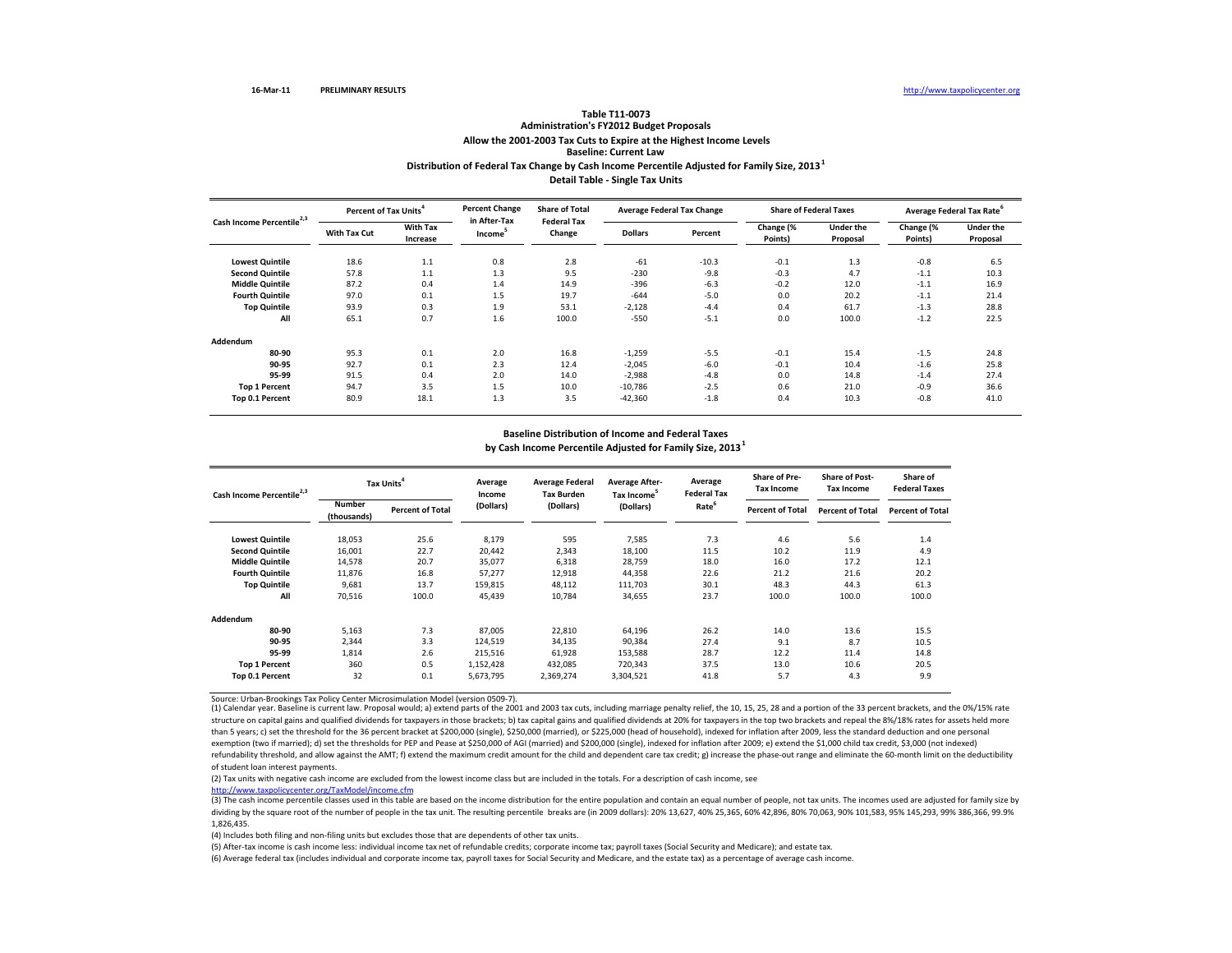# **Distribution of Federal Tax Change by Cash Income Percentile Adjusted for Family Size, <sup>2013</sup><sup>1</sup> Detail Table ‐ Married Tax Units Filing Jointly Table T11‐0073 Administration's FY2012 Budget Proposals Allow the 2001‐2003 Tax Cuts to Expire at the Highest Income Levels Baseline: Current Law**

| Cash Income Percentile <sup>2,3</sup> |              | Percent of Tax Units <sup>4</sup> |                                     | <b>Share of Total</b>        | <b>Average Federal Tax Change</b> |          | <b>Share of Federal Taxes</b> |                       | Average Federal Tax Rate <sup>6</sup> |                              |
|---------------------------------------|--------------|-----------------------------------|-------------------------------------|------------------------------|-----------------------------------|----------|-------------------------------|-----------------------|---------------------------------------|------------------------------|
|                                       | With Tax Cut | <b>With Tax</b><br>Increase       | in After-Tax<br>Income <sup>3</sup> | <b>Federal Tax</b><br>Change | <b>Dollars</b>                    | Percent  | Change (%<br>Points)          | Under the<br>Proposal | Change (%<br>Points)                  | <b>Under the</b><br>Proposal |
| <b>Lowest Quintile</b>                | 34.2         | 0.1                               | 4.1                                 | 4.2                          | $-561$                            | $-119.1$ | $-0.2$                        | 0.0                   | $-3.9$                                | $-0.6$                       |
| <b>Second Quintile</b>                | 73.2         | 1.4                               | 3.7                                 | 10.5                         | $-1,122$                          | $-29.6$  | $-0.4$                        | 1.2                   | $-3.3$                                | 7.8                          |
| <b>Middle Quintile</b>                | 84.0         | 0.6                               | 2.5                                 | 15.3                         | $-1,263$                          | $-12.8$  | $-0.5$                        | 4.9                   | $-2.1$                                | 14.1                         |
| <b>Fourth Quintile</b>                | 95.0         | 0.5                               | 1.7                                 | 20.8                         | $-1,300$                          | $-6.4$   | $-0.3$                        | 14.5                  | $-1.3$                                | 19.5                         |
| <b>Top Quintile</b>                   | 85.8         | 0.7                               | 1.2                                 | 49.2                         | $-2,469$                          | $-2.9$   | 1.4                           | 79.3                  | $-0.8$                                | 28.1                         |
| All                                   | 79.8         | 0.7                               | 1.6                                 | 100.0                        | $-1,537$                          | $-4.5$   | 0.0                           | 100.0                 | $-1.2$                                | 24.4                         |
| Addendum                              |              |                                   |                                     |                              |                                   |          |                               |                       |                                       |                              |
| 80-90                                 | 87.1         | 0.2                               | 1.3                                 | 12.8                         | $-1,349$                          | $-3.9$   | 0.1                           | 15.2                  | $-1.0$                                | 23.6                         |
| 90-95                                 | 83.0         | 0.2                               | 1.0                                 | 8.0                          | $-1,535$                          | $-3.0$   | 0.2                           | 12.5                  | $-0.8$                                | 25.2                         |
| 95-99                                 | 84.2         | 1.5                               | 1.1                                 | 11.9                         | $-2,877$                          | $-2.8$   | 0.3                           | 19.3                  | $-0.8$                                | 27.4                         |
| <b>Top 1 Percent</b>                  | 92.8         | 5.0                               | 1.2                                 | 16.5                         | $-15,280$                         | $-2.4$   | 0.7                           | 32.3                  | $-0.8$                                | 33.1                         |
| Top 0.1 Percent                       | 81.9         | 17.3                              | 1.1                                 | 6.4                          | $-57,993$                         | $-1.8$   | 0.5                           | 16.2                  | $-0.7$                                | 36.6                         |

#### **Baseline Distribution of Income and Federal Taxes**

**by Cash Income Percentile Adjusted for Family Size, <sup>2013</sup><sup>1</sup>**

| Cash Income Percentile <sup>2,3</sup> |                              | Tax Units               |           | <b>Average Federal</b><br><b>Tax Burden</b> | <b>Average After-</b><br>Tax Income <sup>5</sup> | Average<br><b>Federal Tax</b> | <b>Share of Pre-</b><br><b>Tax Income</b> | <b>Share of Post-</b><br><b>Tax Income</b> | Share of<br><b>Federal Taxes</b> |
|---------------------------------------|------------------------------|-------------------------|-----------|---------------------------------------------|--------------------------------------------------|-------------------------------|-------------------------------------------|--------------------------------------------|----------------------------------|
|                                       | <b>Number</b><br>(thousands) | <b>Percent of Total</b> | (Dollars) | (Dollars)                                   | (Dollars)                                        | Rate <sup>6</sup>             | <b>Percent of Total</b>                   | <b>Percent of Total</b>                    | <b>Percent of Total</b>          |
| <b>Lowest Quintile</b>                | 7,024                        | 11.4                    | 14,231    | 471                                         | 13,759                                           | 3.3                           | 1.2                                       | 1.6                                        | 0.2                              |
| <b>Second Quintile</b>                | 8,856                        | 14.4                    | 34,357    | 3,797                                       | 30,560                                           | 11.1                          | 3.7                                       | 4.5                                        | 1.6                              |
| <b>Middle Quintile</b>                | 11.443                       | 18.6                    | 60,965    | 9,858                                       | 51,108                                           | 16.2                          | 8.5                                       | 9.6                                        | 5.4                              |
| <b>Fourth Quintile</b>                | 15,130                       | 24.6                    | 97,772    | 20,334                                      | 77,438                                           | 20.8                          | 18.1                                      | 19.3                                       | 14.8                             |
| <b>Top Quintile</b>                   | 18,854                       | 30.6                    | 297.727   | 86,213                                      | 211,515                                          | 29.0                          | 68.7                                      | 65.5                                       | 77.9                             |
| All                                   | 61,567                       | 100.0                   | 132,758   | 33,874                                      | 98,884                                           | 25.5                          | 100.0                                     | 100.0                                      | 100.0                            |
| Addendum                              |                              |                         |           |                                             |                                                  |                               |                                           |                                            |                                  |
| 80-90                                 | 9,003                        | 14.6                    | 142,540   | 34,912                                      | 107,628                                          | 24.5                          | 15.7                                      | 15.9                                       | 15.1                             |
| 90-95                                 | 4,921                        | 8.0                     | 200,289   | 52,061                                      | 148,228                                          | 26.0                          | 12.1                                      | 12.0                                       | 12.3                             |
| 95-99                                 | 3,909                        | 6.4                     | 359,028   | 101,369                                     | 257,658                                          | 28.2                          | 17.2                                      | 16.5                                       | 19.0                             |
| <b>Top 1 Percent</b>                  | 1,021                        | 1.7                     | 1,900,519 | 644,948                                     | 1,255,571                                        | 33.9                          | 23.8                                      | 21.1                                       | 31.6                             |
| Top 0.1 Percent                       | 104                          | 0.2                     | 8,491,806 | 3,163,991                                   | 5,327,816                                        | 37.3                          | 10.8                                      | 9.1                                        | 15.8                             |

Source: Urban‐Brookings Tax Policy Center Microsimulation Model (version 0509‐7).

(1) Calendar year. Baseline is current law. Proposal would; a) extend parts of the 2001 and 2003 tax cuts, including marriage penalty relief, the 10, 15, 25, 28 and <sup>a</sup> portion of the 33 percent brackets, and the 0%/15% rate structure on capital gains and qualified dividends for taxpayers in those brackets; b) tax capital gains and qualified dividends at 20% for taxpayers in the top two brackets and repeal the 8%/18% rates for assets held more than 5 years; c) set the threshold for the 36 percent bracket at \$200,000 (single), \$250,000 (married), or \$225,000 (head of household), indexed for inflation after 2009, less the standard deduction and one personal exemption (two if married); d) set the thresholds for PEP and Pease at \$250,000 of AGI (married) and \$200,000 (single), indexed for inflation after 2009; e) extend the \$1,000 child tax credit, \$3,000 (not indexed) refundability threshold, and allow against the AMT; f) extend the maximum credit amount for the child and dependent care tax credit; g) increase the phase‐out range and eliminate the 60‐month limit on the deductibility of student loan interest payments.

(2) Tax units with negative cash income are excluded from the lowest income class but are included in the totals. For <sup>a</sup> description of cash income, see

http://www.taxpolicycenter.org/TaxModel/income.cfm

 $\frac{1}{(3)}$  The cash income percentile classes used in this table are based on the income distribution for the entire population and contain an equal number of people, not tax units. The incomes used are adjusted for famil dividing by the square root of the number of people in the tax unit. The resulting percentile breaks are (in 2009 dollars): 20% 13,627, 40% 25,365, 60% 42,896, 80% 70,063, 90% 101,583, 95% 145,293, 99% 386,366, 99.9% 1,826,435.

(4) Includes both filing and non‐filing units but excludes those that are dependents of other tax units.

(5) After‐tax income is cash income less: individual income tax net of refundable credits; corporate income tax; payroll taxes (Social Security and Medicare); and estate tax.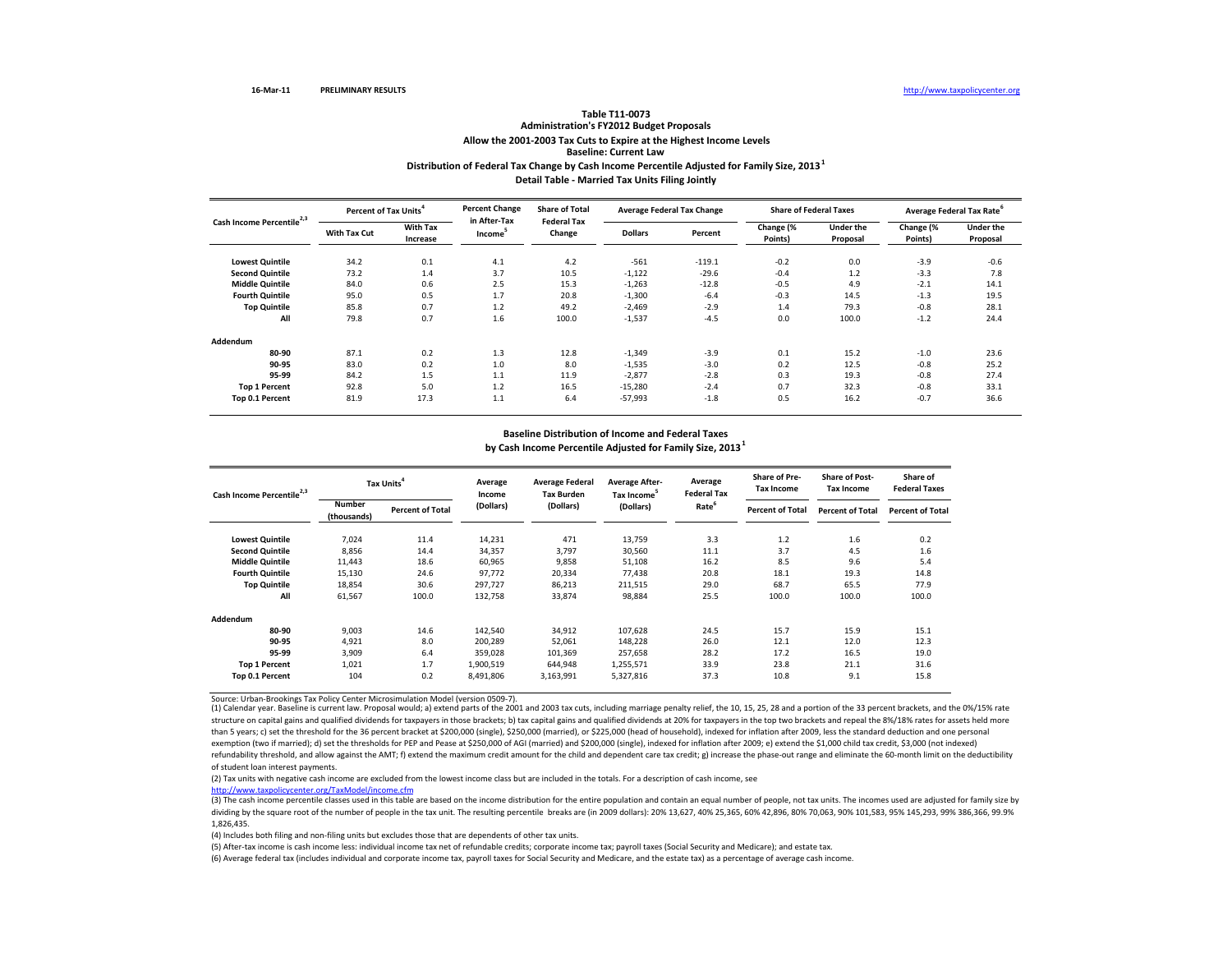# **Distribution of Federal Tax Change by Cash Income Percentile Adjusted for Family Size, <sup>2013</sup><sup>1</sup> Detail Table ‐ Head of Household Tax Units Table T11‐0073 Administration's FY2012 Budget Proposals Allow the 2001‐2003 Tax Cuts to Expire at the Highest Income Levels Baseline: Current Law**

| Cash Income Percentile <sup>2,3</sup> | Percent of Tax Units <sup>4</sup> |                             | <b>Percent Change</b>               | <b>Share of Total</b>        | <b>Average Federal Tax Change</b> |         | <b>Share of Federal Taxes</b> |                              | Average Federal Tax Rate <sup>6</sup> |                              |
|---------------------------------------|-----------------------------------|-----------------------------|-------------------------------------|------------------------------|-----------------------------------|---------|-------------------------------|------------------------------|---------------------------------------|------------------------------|
|                                       | <b>With Tax Cut</b>               | <b>With Tax</b><br>Increase | in After-Tax<br>Income <sup>3</sup> | <b>Federal Tax</b><br>Change | <b>Dollars</b>                    | Percent | Change (%<br>Points)          | <b>Under the</b><br>Proposal | Change (%<br>Points)                  | <b>Under the</b><br>Proposal |
| <b>Lowest Quintile</b>                | 63.0                              | 0.1                         | 4.8                                 | 24.7                         | $-694$                            | 91.2    | $-4.1$                        | $-7.5$                       | $-5.0$                                | $-10.5$                      |
| <b>Second Quintile</b>                | 91.0                              | 0.8                         | 3.8                                 | 35.8                         | $-1,073$                          | $-35.6$ | $-3.3$                        | 9.4                          | $-3.4$                                | 6.1                          |
| <b>Middle Quintile</b>                | 94.3                              | 0.3                         | 2.5                                 | 23.8                         | $-1,050$                          | $-11.3$ | 0.4                           | 27.1                         | $-2.0$                                | 16.1                         |
| <b>Fourth Quintile</b>                | 88.1                              | 0.3                         | 1.3                                 | 9.8                          | $-786$                            | $-4.5$  | 2.6                           | 30.3                         | $-1.0$                                | 21.2                         |
| <b>Top Quintile</b>                   | 69.2                              | 0.2                         | 0.8                                 | 5.9                          | $-1,060$                          | $-2.1$  | 4.4                           | 40.7                         | $-0.6$                                | 27.0                         |
| All                                   | 81.1                              | 0.4                         | 2.5                                 | 100.0                        | $-911$                            | $-12.7$ | 0.0                           | 100.0                        | $-2.1$                                | 14.6                         |
| Addendum                              |                                   |                             |                                     |                              |                                   |         |                               |                              |                                       |                              |
| 80-90                                 | 69.2                              | 0.0                         | 0.7                                 | 2.1                          | $-589$                            | $-2.0$  | 1.6                           | 14.6                         | $-0.5$                                | 24.6                         |
| 90-95                                 | 65.2                              | 0.1                         | 0.7                                 | 0.9                          | $-795$                            | $-1.9$  | 0.7                           | 6.5                          | $-0.5$                                | 25.5                         |
| 95-99                                 | 70.3                              | 0.3                         | 0.9                                 | 1.5                          | $-1,908$                          | $-2.5$  | 0.9                           | 8.5                          | $-0.7$                                | 25.6                         |
| <b>Top 1 Percent</b>                  | 92.6                              | 4.1                         | 1.0                                 | 1.4                          | $-9,499$                          | $-1.8$  | 1.2                           | 11.1                         | $-0.6$                                | 33.8                         |
| Top 0.1 Percent                       | 75.2                              | 23.9                        | 0.6                                 | 0.4                          | $-28,747$                         | $-1.0$  | 0.6                           | 5.2                          | $-0.4$                                | 37.5                         |

#### **Baseline Distribution of Income and Federal Taxes**

**by Cash Income Percentile Adjusted for Family Size, <sup>2013</sup><sup>1</sup>**

| Cash Income Percentile <sup>2,3</sup> | Tax Units <sup>4</sup>       |                         | Average<br>Income | <b>Average Federal</b><br><b>Tax Burden</b> | <b>Average After-</b><br>Tax Income <sup>5</sup> | Average<br><b>Federal Tax</b> | <b>Share of Pre-</b><br><b>Tax Income</b> | <b>Share of Post-</b><br><b>Tax Income</b> | Share of<br><b>Federal Taxes</b> |
|---------------------------------------|------------------------------|-------------------------|-------------------|---------------------------------------------|--------------------------------------------------|-------------------------------|-------------------------------------------|--------------------------------------------|----------------------------------|
|                                       | <b>Number</b><br>(thousands) | <b>Percent of Total</b> | (Dollars)         | (Dollars)                                   | (Dollars)                                        | Rate <sup>6</sup>             | <b>Percent of Total</b>                   | <b>Percent of Total</b>                    | <b>Percent of Total</b>          |
| <b>Lowest Quintile</b>                | 8,120                        | 32.4                    | 13,842            | $-761$                                      | 14,604                                           | $-5.5$                        | 10.4                                      | 13.2                                       | $-3.4$                           |
| <b>Second Quintile</b>                | 7,619                        | 30.4                    | 31,582            | 3,013                                       | 28,569                                           | 9.5                           | 22.2                                      | 24.2                                       | 12.7                             |
| <b>Middle Quintile</b>                | 5,177                        | 20.6                    | 51,476            | 9,310                                       | 42,166                                           | 18.1                          | 24.6                                      | 24.2                                       | 26.7                             |
| <b>Fourth Quintile</b>                | 2,860                        | 11.4                    | 78,894            | 17,511                                      | 61,383                                           | 22.2                          | 20.9                                      | 19.5                                       | 27.7                             |
| <b>Top Quintile</b>                   | 1,273                        | 5.1                     | 187,085           | 51,472                                      | 135,613                                          | 27.5                          | 22.0                                      | 19.2                                       | 36.3                             |
| All                                   | 25,098                       | 100.0                   | 43,104            | 7,200                                       | 35,904                                           | 16.7                          | 100.0                                     | 100.0                                      | 100.0                            |
| Addendum                              |                              |                         |                   |                                             |                                                  |                               |                                           |                                            |                                  |
| 80-90                                 | 808                          | 3.2                     | 115,728           | 29,008                                      | 86,719                                           | 25.1                          | 8.7                                       | 7.8                                        | 13.0                             |
| 90-95                                 | 249                          | 1.0                     | 161,060           | 41,867                                      | 119,193                                          | 26.0                          | 3.7                                       | 3.3                                        | 5.8                              |
| 95-99                                 | 182                          | 0.7                     | 289.763           | 75,977                                      | 213.786                                          | 26.2                          | 4.9                                       | 4.3                                        | 7.6                              |
| <b>Top 1 Percent</b>                  | 35                           | 0.1                     | 1,499,445         | 515,758                                     | 983,687                                          | 34.4                          | 4.8                                       | 3.8                                        | 9.9                              |
| Top 0.1 Percent                       | 3                            | 0.0                     | 7,613,791         | 2,885,610                                   | 4,728,181                                        | 37.9                          | 2.0                                       | 1.5                                        | 4.6                              |

Source: Urban‐Brookings Tax Policy Center Microsimulation Model (version 0509‐7).

(1) Calendar year. Baseline is current law. Proposal would; a) extend parts of the 2001 and 2003 tax cuts, including marriage penalty relief, the 10, 15, 25, 28 and <sup>a</sup> portion of the 33 percent brackets, and the 0%/15% rate structure on capital gains and qualified dividends for taxpayers in those brackets; b) tax capital gains and qualified dividends at 20% for taxpayers in the top two brackets and repeal the 8%/18% rates for assets held more than 5 years; c) set the threshold for the 36 percent bracket at \$200,000 (single), \$250,000 (married), or \$225,000 (head of household), indexed for inflation after 2009, less the standard deduction and one personal exemption (two if married); d) set the thresholds for PEP and Pease at \$250,000 of AGI (married) and \$200,000 (single), indexed for inflation after 2009; e) extend the \$1,000 child tax credit, \$3,000 (not indexed) refundability threshold, and allow against the AMT; f) extend the maximum credit amount for the child and dependent care tax credit; g) increase the phase‐out range and eliminate the 60‐month limit on the deductibility of student loan interest payments.

(2) Tax units with negative cash income are excluded from the lowest income class but are included in the totals. For <sup>a</sup> description of cash income, see

http://www.taxpolicycenter.org/TaxModel/income.cfm

 $\frac{1}{(3)}$  The cash income percentile classes used in this table are based on the income distribution for the entire population and contain an equal number of people, not tax units. The incomes used are adjusted for famil dividing by the square root of the number of people in the tax unit. The resulting percentile breaks are (in 2009 dollars): 20% 13,627, 40% 25,365, 60% 42,896, 80% 70,063, 90% 101,583, 95% 145,293, 99% 386,366, 99.9% 1,826,435.

(4) Includes both filing and non‐filing units but excludes those that are dependents of other tax units.

(5) After‐tax income is cash income less: individual income tax net of refundable credits; corporate income tax; payroll taxes (Social Security and Medicare); and estate tax.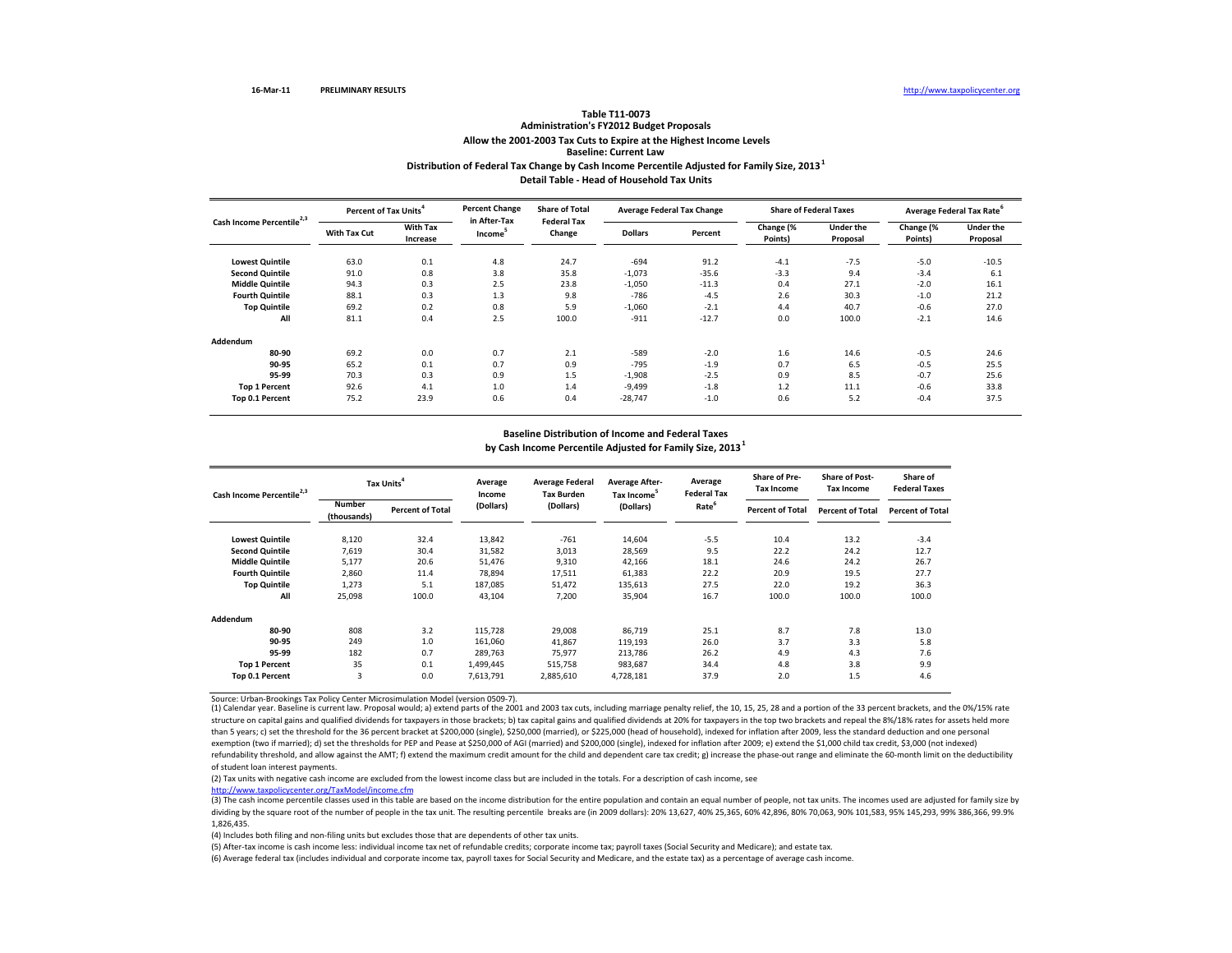## **Distribution of Federal Tax Change by Cash Income Percentile Adjusted for Family Size, <sup>2013</sup> <sup>1</sup> Detail Table ‐ Tax Units with Children Table T11‐0073 Administration's FY2012 Budget Proposals Allow the 2001‐2003 Tax Cuts to Expire at the Highest Income Levels Baseline: Current Law**

| Cash Income Percentile <sup>2,3</sup> |              | Percent of Tax Units <sup>4</sup> |                                     | <b>Share of Total</b>        | <b>Average Federal Tax Change</b> |         |                      | <b>Share of Federal Taxes</b> | Average Federal Tax Rate <sup>6</sup> |                              |
|---------------------------------------|--------------|-----------------------------------|-------------------------------------|------------------------------|-----------------------------------|---------|----------------------|-------------------------------|---------------------------------------|------------------------------|
|                                       | With Tax Cut | <b>With Tax</b><br>Increase       | in After-Tax<br>Income <sup>3</sup> | <b>Federal Tax</b><br>Change | <b>Dollars</b>                    | Percent | Change (%<br>Points) | <b>Under the</b><br>Proposal  | Change (%<br>Points)                  | <b>Under the</b><br>Proposal |
| <b>Lowest Quintile</b>                | 69.0         | 0.1                               | 5.9                                 | 13.7                         | $-933$                            | 101.1   | $-0.9$               | $-1.7$                        | $-6.2$                                | $-12.4$                      |
| <b>Second Quintile</b>                | 95.8         | 0.5                               | 4.9                                 | 23.0                         | $-1,567$                          | $-42.2$ | $-1.2$               | 2.0                           | $-4.4$                                | 6.0                          |
| <b>Middle Quintile</b>                | 97.4         | 0.3                               | 3.0                                 | 22.5                         | $-1,557$                          | $-13.1$ | $-0.8$               | 9.4                           | $-2.5$                                | 16.3                         |
| <b>Fourth Quintile</b>                | 93.6         | 0.4                               | 1.7                                 | 19.2                         | $-1,389$                          | $-5.7$  | 0.1                  | 19.9                          | $-1.3$                                | 21.8                         |
| <b>Top Quintile</b>                   | 75.4         | 0.7                               | 0.8                                 | 21.6                         | $-1,845$                          | $-1.9$  | 2.9                  | 70.3                          | $-0.6$                                | 29.6                         |
| All                                   | 86.5         | 0.4                               | 1.9                                 | 100.0                        | $-1,441$                          | $-5.9$  | 0.0                  | 100.0                         | $-1.5$                                | 23.1                         |
| Addendum                              |              |                                   |                                     |                              |                                   |         |                      |                               |                                       |                              |
| 80-90                                 | 75.7         | 0.1                               | 0.6                                 | 4.5                          | $-743$                            | $-1.8$  | 0.7                  | 15.8                          | $-0.5$                                | 25.5                         |
| 90-95                                 | 67.0         | 0.2                               | 0.4                                 | 1.9                          | $-672$                            | $-1.1$  | 0.5                  | 11.0                          | $-0.3$                                | 26.8                         |
| 95-99                                 | 81.1         | 2.1                               | 1.1                                 | 7.2                          | $-3,200$                          | $-2.6$  | 0.6                  | 17.2                          | $-0.8$                                | 28.6                         |
| <b>Top 1 Percent</b>                  | 93.1         | 5.4                               | 1.0                                 | 7.9                          | $-14,781$                         | $-1.9$  | 1.1                  | 26.3                          | $-0.7$                                | 35.1                         |
| <b>Top 0.1 Percent</b>                | 78.5         | 21.2                              | 0.8                                 | 2.7                          | $-53,010$                         | $-1.3$  | 0.6                  | 12.7                          | $-0.5$                                | 37.8                         |

#### **Baseline Distribution of Income and Federal Taxes**

**by Cash Income Percentile Adjusted for Family Size, <sup>2013</sup> <sup>1</sup>**

| Cash Income Percentile <sup>2,3</sup> | Tax Units <sup>4</sup>       |                         | Average Income | <b>Average Federal</b><br><b>Tax Burden</b> | <b>Average After-</b><br>Tax Income <sup>5</sup> | <b>Average Federal</b> | <b>Share of Pre-</b><br><b>Tax Income</b> | <b>Share of Post-</b><br><b>Tax Income</b> | <b>Share of Federal</b><br>Taxes |
|---------------------------------------|------------------------------|-------------------------|----------------|---------------------------------------------|--------------------------------------------------|------------------------|-------------------------------------------|--------------------------------------------|----------------------------------|
|                                       | <b>Number</b><br>(thousands) | <b>Percent of Total</b> | (Dollars)      | (Dollars)                                   | (Dollars)                                        | Tax Rate <sup>6</sup>  | <b>Percent of Total</b>                   | <b>Percent of Total</b>                    | <b>Percent of Total</b>          |
| <b>Lowest Quintile</b>                | 10,404                       | 21.1                    | 15,026         | $-923$                                      | 15,950                                           | $-6.1$                 | 3.2                                       | 4.5                                        | $-0.8$                           |
| <b>Second Quintile</b>                | 10,419                       | 21.1                    | 35,671         | 3,718                                       | 31,954                                           | 10.4                   | 7.6                                       | 9.0                                        | 3.2                              |
| <b>Middle Quintile</b>                | 10,279                       | 20.8                    | 63,686         | 11,927                                      | 51,759                                           | 18.7                   | 13.3                                      | 14.4                                       | 10.1                             |
| <b>Fourth Quintile</b>                | 9,803                        | 19.9                    | 106,014        | 24,525                                      | 81,489                                           | 23.1                   | 21.1                                      | 21.6                                       | 19.9                             |
| <b>Top Quintile</b>                   | 8,309                        | 16.8                    | 325,807        | 98,129                                      | 227,678                                          | 30.1                   | 55.1                                      | 51.0                                       | 67.5                             |
| All                                   | 49,348                       | 100.0                   | 99,630         | 24,497                                      | 75,133                                           | 24.6                   | 100.0                                     | 100.0                                      | 100.0                            |
| Addendum                              |                              |                         |                |                                             |                                                  |                        |                                           |                                            |                                  |
| 80-90                                 | 4,326                        | 8.8                     | 162,746        | 42,254                                      | 120,492                                          | 26.0                   | 14.3                                      | 14.1                                       | 15.1                             |
| 90-95                                 | 1,997                        | 4.1                     | 233,966        | 63,477                                      | 170,490                                          | 27.1                   | 9.5                                       | 9.2                                        | 10.5                             |
| 95-99                                 | 1,604                        | 3.3                     | 425,182        | 124,945                                     | 300,238                                          | 29.4                   | 13.9                                      | 13.0                                       | 16.6                             |
| <b>Top 1 Percent</b>                  | 382                          | 0.8                     | 2,235,730      | 799,619                                     | 1,436,111                                        | 35.8                   | 17.4                                      | 14.8                                       | 25.3                             |
| Top 0.1 Percent                       | 36                           | 0.1                     | 10,656,644     | 4,079,568                                   | 6,577,076                                        | 38.3                   | 7.8                                       | 6.4                                        | 12.1                             |

Source: Urban‐Brookings Tax Policy Center Microsimulation Model (version 0509‐7).

Note: Tax units with children are those claiming an exemption for children at home or away from home.<br>(1) Calendar year. Baseline is current law. Proposal would; a) extend parts of the 2001 and 2003 tax cuts, including mar structure on capital gains and qualified dividends for taxpayers in those brackets; b) tax capital gains and qualified dividends at 20% for taxpayers in the top two brackets and repeal the 8%/18% rates for assets held more 5 years; c) set the threshold for the 36 percent bracket at \$200,000 (single), \$250,000 (married), or \$225,000 (head of household), indexed for inflation after 2009, less the standard deduction and one personal exemption ( if married); d) set the thresholds for PEP and Pease at \$250,000 of AGI (married) and \$200,000 (single), indexed for inflation after 2009; e) extend the \$1,000 child tax credit, \$3,000 (not indexed) refundability threshold allow against the AMT; f) extend the maximum credit amount for the child and dependent care tax credit; g) increase the phase‐out range and eliminate the 60‐month limit on the deductibility of student loan interest payments.

(2) Tax units with negative cash income are excluded from the lowest income class but are included in the totals. For <sup>a</sup> description of cash income, see

http://www.taxpolicycenter.org/TaxModel/income.cfm

(3) The cash income percentile classes used in this table are based on the income distribution for the entire population and contain an equal number of people, not tax units. The incomes used are adjusted for family size b dividing by the square root of the number of people in the tax unit. The resulting percentile breaks are (in 2009 dollars): 20% 13,627, 40% 25,365, 60% 42,896, 80% 70,063, 90% 101,583, 95% 145,293, 99% 386,366, 99.9% 1,826,435.

(4) Includes both filing and non‐filing units but excludes those that are dependents of other tax units.

(5) After‐tax income is cash income less: individual income tax net of refundable credits; corporate income tax; payroll taxes (Social Security and Medicare); and estate tax.